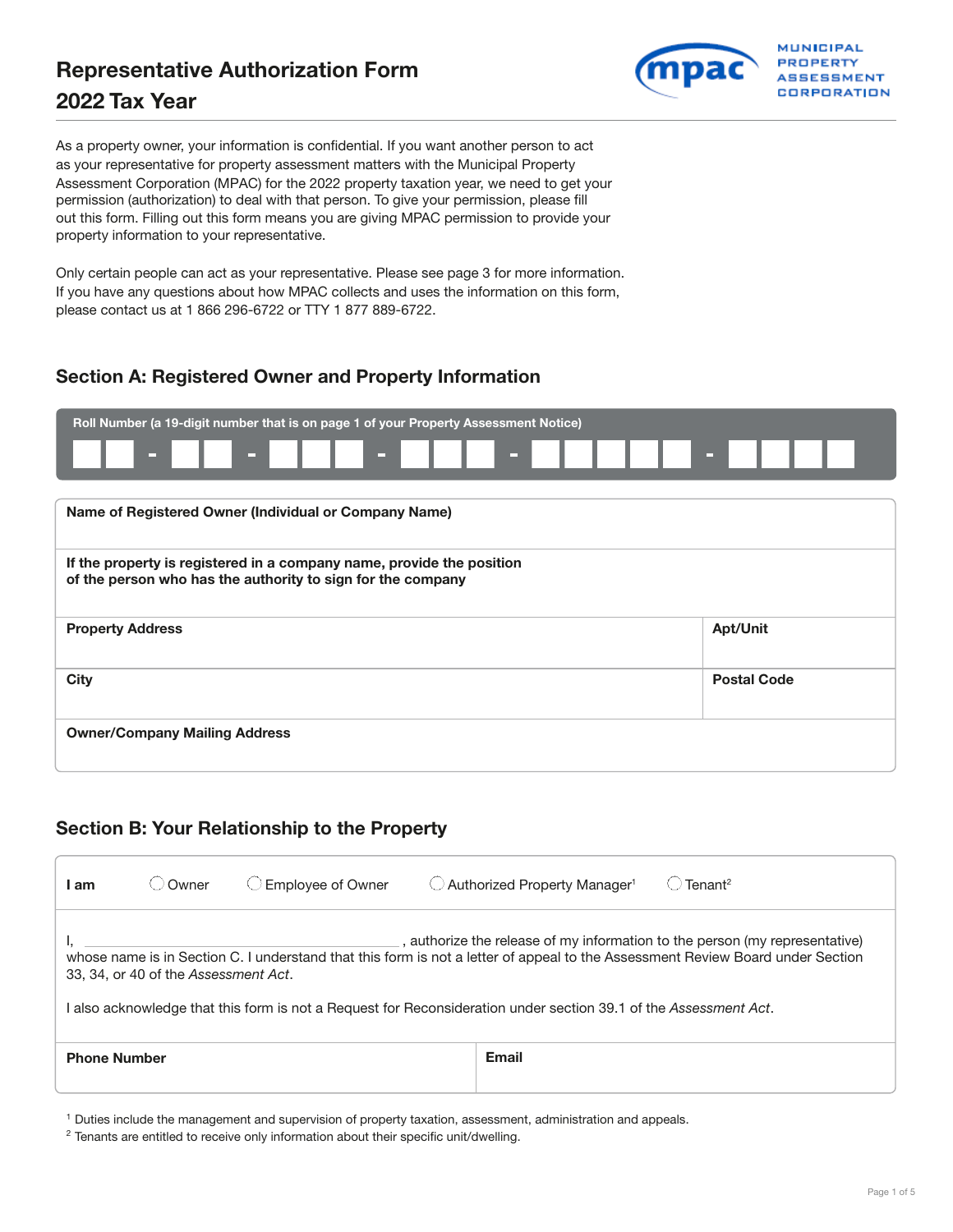

#### Section C: Information About the Person Who Will Represent Me

| <b>Company Name (If Applicable)</b> | <b>Representative Name</b> |
|-------------------------------------|----------------------------|
| <b>Mailing Address</b>              |                            |
| <b>Phone Number</b>                 | <b>Fax Number</b>          |
| Email                               |                            |

#### Section D: Representation of Multiple Properties

If you are authorizing your representative to act on your behalf for more than one property, please complete the attached Schedule of Additional Properties form. For 50 or more properties, you must include a list of them with your completed Representative Authorization Form, in an electronic file (email attachment or flash drive) that has information on the properties that you own, lease or manage. Please make sure you include the following categories of information in the electronic file: Roll Number, property address, owner/tenant/property management company's name, client ID, property affiliation (owned, tenanted or managed) and agency name.

MPAC may contact you to confirm that the information in this form is complete and accurate. MPAC may also ask to see the signed original form.

#### Signature of Owner or Authorized Signatory Name in Section A Date

The personal information that you provide is collected by MPAC under the authority of sections 10, 11, 14, 15, 16 and 16.1 of the *Assessment Act*. Pursuant to MPAC's statutory obligations, your personal information will be used primarily for property valuation and assessment purposes, but will also be used for municipal and school board planning purposes, preparation of the Preliminary List of Electors which is used by municipalities and school boards to create the final Voters' Lists used for election purposes and population reports. In addition, MPAC may use your information to obtain feedback, conduct surveys and enhance the aforementioned program delivery. If you have questions regarding this collection, please contact an MPAC Customer Service Representative at 1 866 296-6722 or by TTY at 1 877 889-6722 or by mail to MPAC, 1340 Pickering Parkway, Suite 101, Pickering, ON L1V 0C4.

MPAC takes privacy very seriously and we are committed to the protection of your personal information under the *Municipal Freedom of Information and Protection of Privacy Act*. MPAC will only access, use and disclose your personal information with your consent or where it is permitted or required by law.

### Please send your form to MPAC in one of the following ways:



[mpac.ca/ContactUs](https://mpac.ca/ContactUs) 



**Mail:** MPAC, 1340 Pickering Parkway, Suite 101 Pickering ON L1V 0C4

Page 2 of 5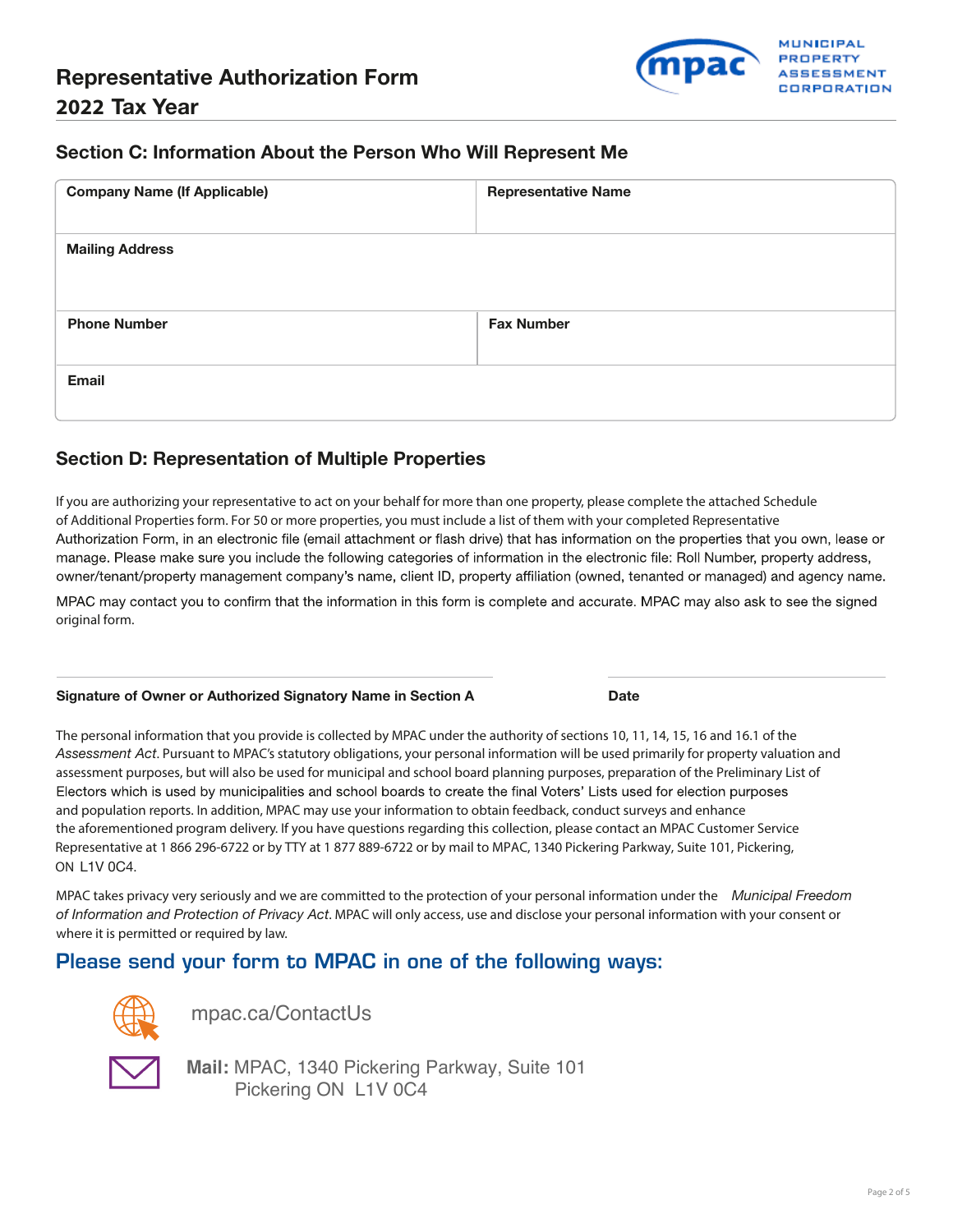

## Authorizing Someone to Be Your Representative: What You Need to Know

Only certain people can be your representative with MPAC. **my representative need to do to act on my behalf?** The *Law Society Act* requires that anyone who provides legal If your representative is a licensed paralegal, he or she does services as your representative must be a licensed paralegal. The not need to complete this form. However, they must send

However, certain people can be your representative with • the name of their client – your or the company (if applicable)<br>MPAC, even if they are not licensed as a paralegal, such as:

- 
- someone representing a non-profit organization
- someone who is an employee of an organization (but they can only represent the organization they are employed with, and no one else)
- a constituency assistant (someone who works for an elected representative such as a Member of the Provincial Parliament)
- a member of the Human Resources Professional Association of Ontario (HRPAO), provided that they send MPAC (see contact information below) their membership number or other information that proves they are a member

If you would like someone to represent you and he or she is not a licensed paralegal, you (or the property owner) will need to complete and send MPAC a Representative Authorization Form. It gives permission for that person to act as your representative with MPAC on property assessment matters and for MPAC to provide your property information to that person.

For more information, please visit the Law Society of Ontario at [lso.ca/about-lso/legislation-rules/by-laws](http://www.lso.ca/about-lso/legislation-rules/by-laws).

# Who can be my representative? The matrix of the matrix of the My representative is a licensed paralegal. What does

MPAC the following information:

- 
- a family member, friend or neighbour<br>• their Law Society of Ontario licence number<br>• their Law Society of Ontario licence number
	-

This information can be sent to MPAC at 1340 Pickering Parkway, Suite 101, Pickering ON L1V 0C4

#### Once I give my permission for someone to represent me, how long is it for?

You can only give permission for someone to represent you for the property taxation year that you are submitting the form for. You must submit a new form for each year.

#### What is a Request for Reconsideration (RfR)?

If you disagree with MPAC's assessment of your property's value and/or classification as of January 1, 2016, you can ask MPAC to review the assessment to make sure that it is right. This is called a Request for Reconsideration (RfR). You can make this request by completing and sending us an RfR form. There is no cost to do this. For more information, visit [mpac.ca/Forms](http://www.mpac.ca/Forms).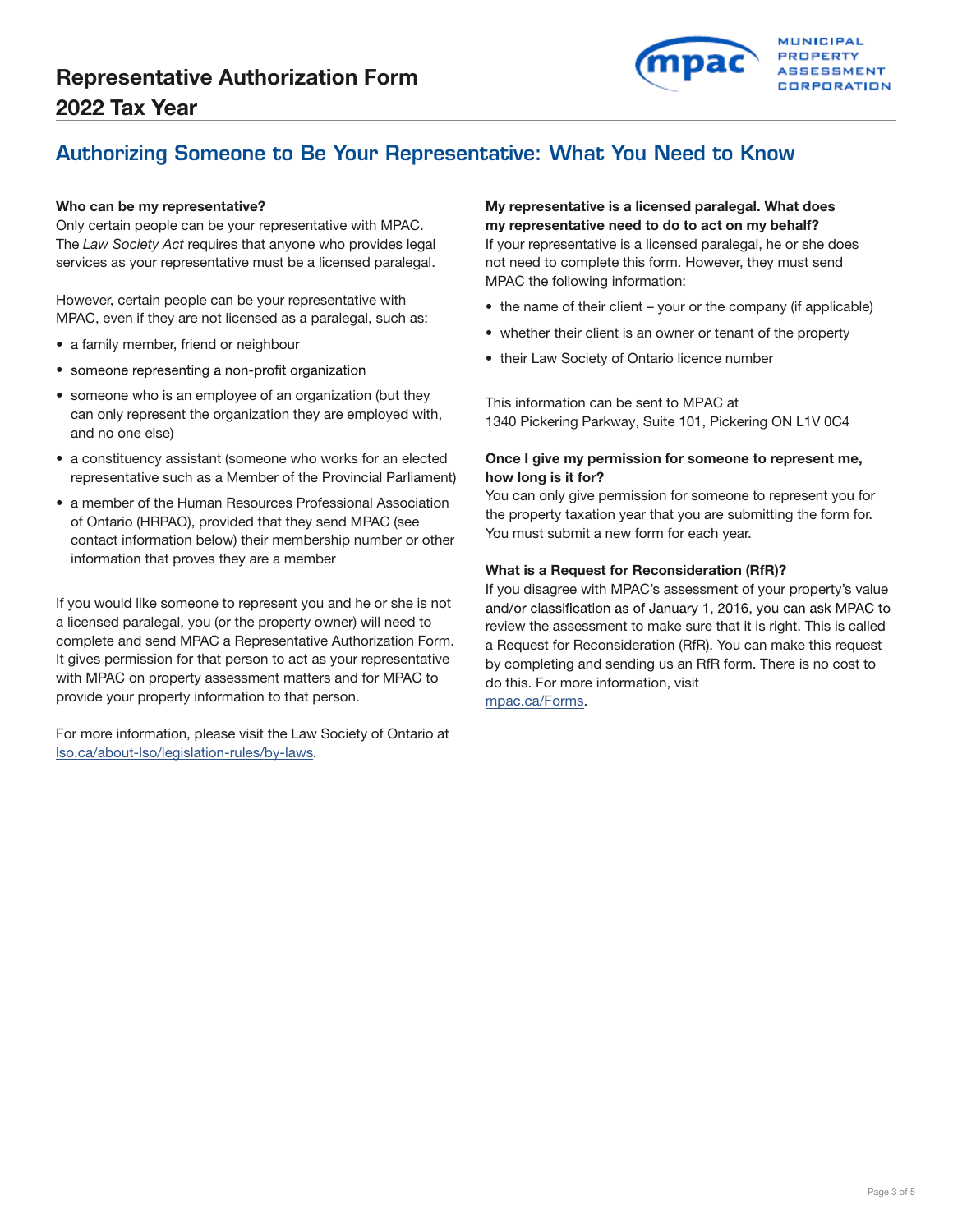

## Schedule of Additional (up to 49) Properties

Please use this form when someone is representing you on more than one property (2 to 49 properties). For 50 or more, please see Section D of the Representative Authorization Form for the information that you must provide. Please note, you must send the information on 50 or more properties to MPAC as an attachment to an email to MPAC or on a flash drive. The owner, tenant or manager of the properties must fill out and sign this form before MPAC can release property information to your representative.

| Roll Number (19 digits)        | Roll Number (19 digits)        |
|--------------------------------|--------------------------------|
| <b>Owner Name</b>              | <b>Owner Name</b>              |
| <b>Property Address</b>        | <b>Property Address</b>        |
| Roll Number (19 digits)        | Roll Number (19 digits)        |
| <b>Owner Name</b>              | <b>Owner Name</b>              |
| <b>Property Address</b>        | <b>Property Address</b>        |
| Roll Number (19 digits)        | <b>Roll Number (19 digits)</b> |
| <b>Owner Name</b>              | <b>Owner Name</b>              |
| <b>Property Address</b>        | <b>Property Address</b>        |
| <b>Roll Number (19 digits)</b> | Roll Number (19 digits)        |
| <b>Owner Name</b>              | <b>Owner Name</b>              |
| <b>Property Address</b>        | <b>Property Address</b>        |
| <b>Roll Number (19 digits)</b> | Roll Number (19 digits)        |
| <b>Owner Name</b>              | <b>Owner Name</b>              |
| <b>Property Address</b>        | <b>Property Address</b>        |